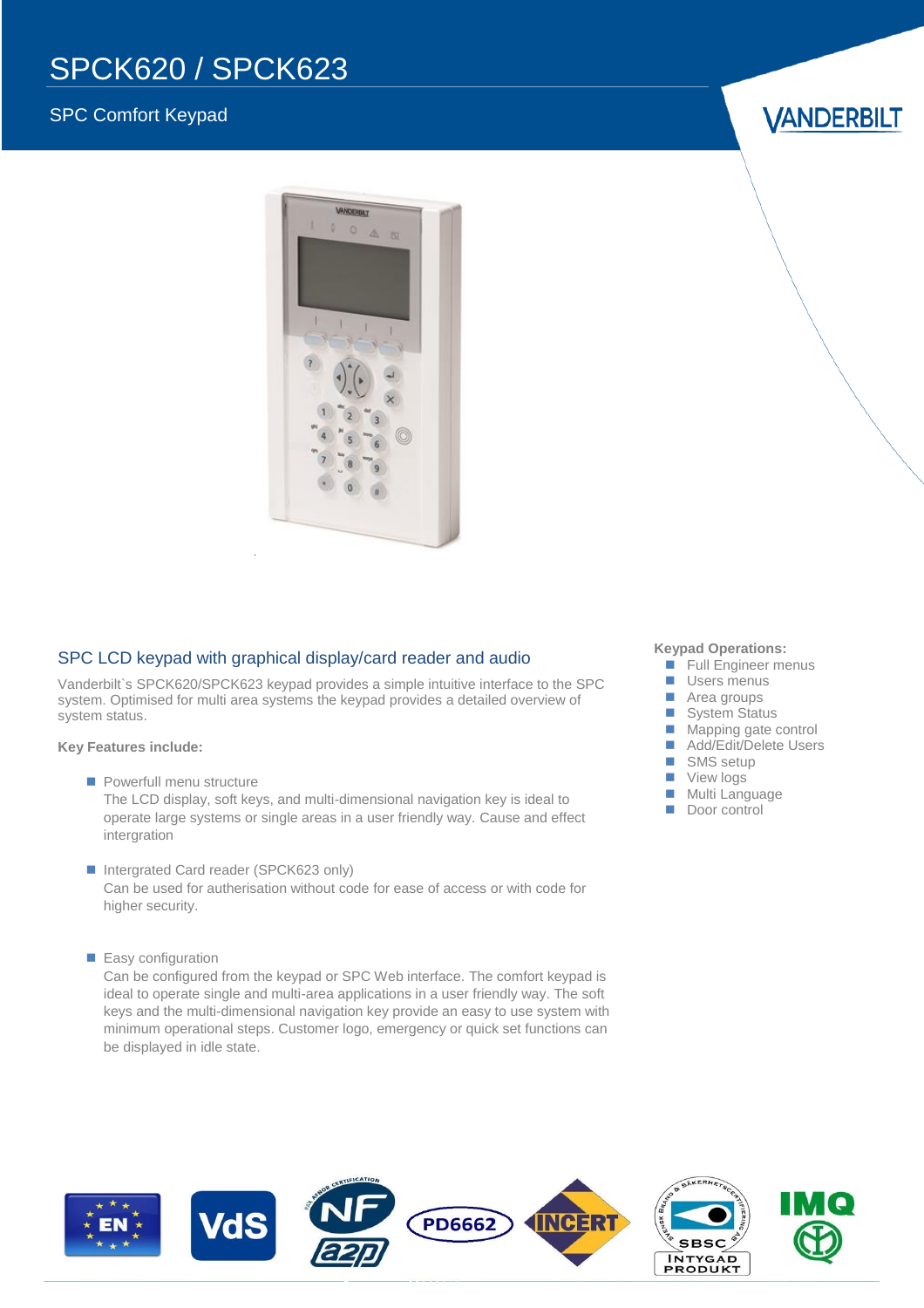# SPCK620 / SPCK623

## SPC Comfort keypad



#### **Technical Data**

| Functional                  |                                                                       |  |  |
|-----------------------------|-----------------------------------------------------------------------|--|--|
| <b>Display</b>              | 128 x 64 pixels (approx. 6 x 20 characters)                           |  |  |
| <b>LED</b> indicators       | 5 status LEDs                                                         |  |  |
| Special keys                | 4 soft keys, 1 multi-dimensional navigation key                       |  |  |
| Interfaces                  | X-BUS (in, out)                                                       |  |  |
| <b>Power and Mechanical</b> |                                                                       |  |  |
| Operating voltage           | $9.5 - 14$ V DC                                                       |  |  |
| Tamper contact              | Front/back spring tamper                                              |  |  |
| Operating temperature       | $5^\circ \sim +40^\circ \text{C}$                                     |  |  |
| Housing                     | Plastic Housing (Polycarbonate)                                       |  |  |
| Colour                      | RAL 9003 (signal white)                                               |  |  |
| <b>Dimensions</b>           | 112 x 185 x 28 mm                                                     |  |  |
| Weight                      | 0.380 kg                                                              |  |  |
| SPCK620 Power               |                                                                       |  |  |
| Operating current           | Max. 155 mA at 12 V DC<br>(backlight, LEDs, sounder operated)         |  |  |
| Quiescent current           | Max. 55 mA at 12 V DC                                                 |  |  |
| SPCK623 Power               |                                                                       |  |  |
| Operating current           | Max, 230 mA at 12 V DC<br>(backlight, LEDs, sounder, reader operated) |  |  |
| Quiescent current           | Max. 110 mA at 12 V DC                                                |  |  |
| <b>Card Reader</b>          | Integrated (125kHz, EM 4102)                                          |  |  |
| Audio                       | Integrated speaker and microphone                                     |  |  |
|                             |                                                                       |  |  |



Vanderbilt © Vanderbilt 2016

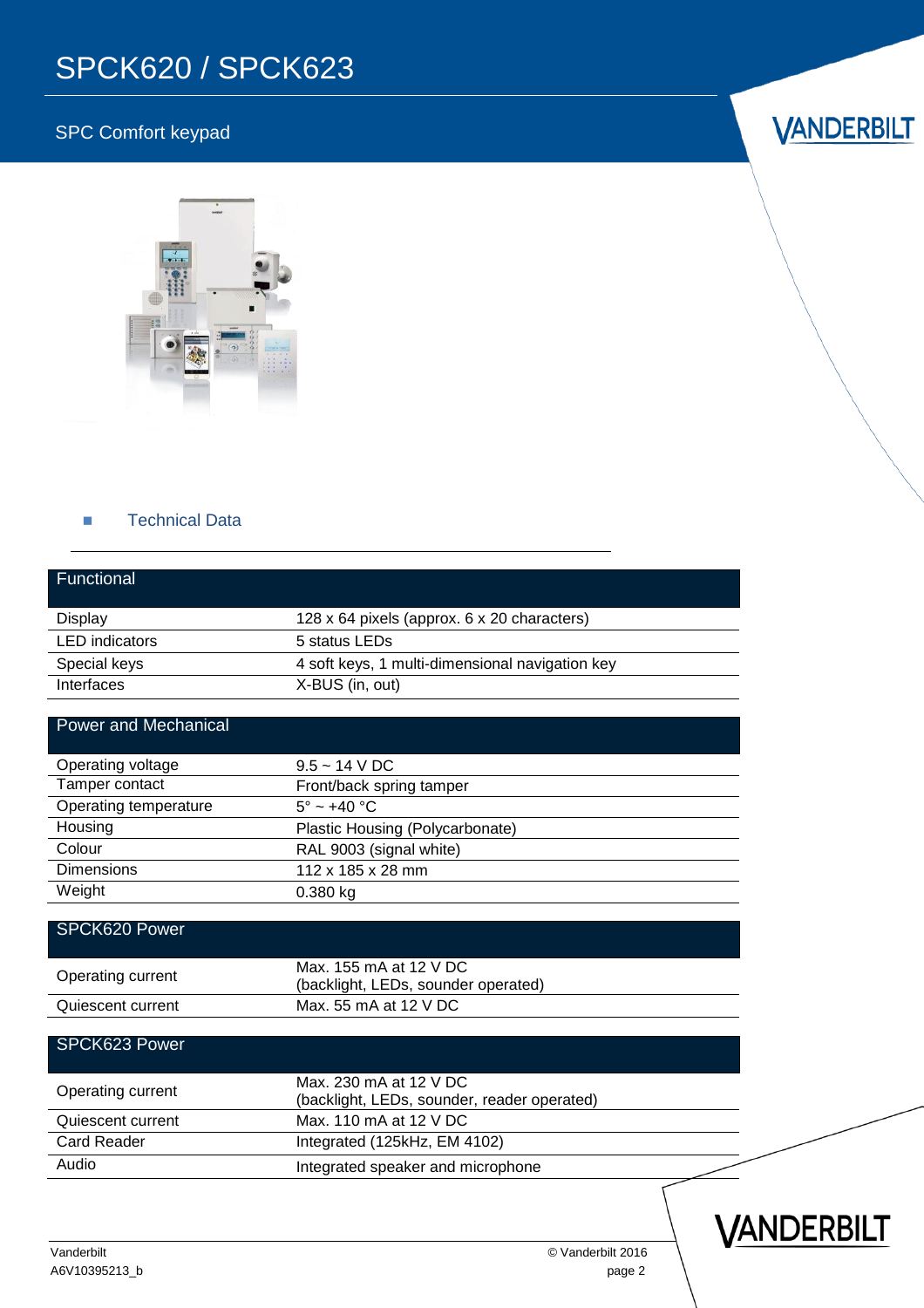## SPC Comfort keypad

#### **C**rdering Data

| Type    | Art. No.         | <b>Description</b>                           | Weight*    |
|---------|------------------|----------------------------------------------|------------|
| Keypad  | V54543-F110-A100 | SPCK620.100 Comfort Keypad                   | 0.380Kg    |
| Keypad  | V54543-F111-A100 | SPCK623.100 Comfort Keypad w. Reader / Audio | $0.380$ Ka |
| SPCY620 | V54543-Z150-A100 | Flush mount Kit                              |            |

\* Total weight of the product inclusive of the weight of its accessories and packaging.

#### **Additional Ordering Data**

| <b>Type</b>       | Art. No.         | <b>Description</b>                                                                       |
|-------------------|------------------|------------------------------------------------------------------------------------------|
| <b>SPC Panels</b> |                  |                                                                                          |
| SPC6350.320-L1    | V54541-C118-A100 | SPC control panel, 16-512 zones, Ethernet, G5 metal housing                              |
| SPC6330.320-L1    | V54541-C105-C100 | SPC control panel, 8-512 zones, Ethernet, G3 metal housing                               |
| SPC5350.320-L1    | V54541-C117-A100 | SPC control panel, 16-128 zones, Ethernet, G5 metal housing                              |
| SPC5330.320-L1    | V54541-C107-B100 | SPC control panel, 8-128 zones, Ethernet, G3 metal housing                               |
| SPC5320.320-L1    | V54541-C106-B100 | SPC control panel, 8-128 zones, Ethernet, G2 metal housing                               |
| SPC4320.320-L1    | V54541-C109-B100 | SPC control panel, 8-32 zones, Ethernet, G2 metal housing                                |
| SPC4320.220-L1    | V54541-C114-A100 | SPC control panel, 8-32 zones, Ethernet, G2 housing with<br>metal base and plastic cover |
| <b>Keypads</b>    |                  |                                                                                          |
| SPCK520.100-N     | V54543-F115-A100 | Compact Keypad with graphical display and audio                                          |
| SPCK521.100-N     | V54543-F116-A100 | Compact Keypad with graphical display, card reader and audio                             |
| SPCK620.100       | V54543-F110-A100 | LCD keypad with graphical display                                                        |
| SPCK623.100       | V54543-F111-A100 | LCD keypad with graphical display, card reader and audio                                 |
| SPCK420.100       | V54543-F101-A100 | LCD keypad with 2 x 16 characters                                                        |
| SPCK421.100       | V54543-F102-A100 | LCD keypad with 2 x 16 characters and integrated card reader                             |
| <b>Expanders</b>  |                  |                                                                                          |
| SPCE452.100       | V54542-F107-A100 | Expander with 8 outputs, back tamper                                                     |
| SPCE652.100       | V54542-F106-A100 | Expander with 8 inputs and 2 outputs, back tamper                                        |
| SPCA210.100       | V54547-A101-A100 | 2-door expander                                                                          |
| SPCP432.300       | V54545-C103-A100 | Smart PSU with 2-door expander, G2-housing                                               |
| SPCP433.300       | V54545-C104-A100 | Smart PSU with 2-door expander, G3-housing                                               |
| SPCE110.100       | V54542-F104-A100 | Keyswitch expander with 2 LEDs and 3-position key switch                                 |
| SPCE120.100       | V54542-F105-A100 | Indication expander with 16 LEDs, 4 function keys and<br>integrated card reader          |
| SPCW130.100       | V54554-F101-B100 | SiWay RF-expander                                                                        |
| SPCP332.300       | V54545-C102-A100 | Smart PSU with 8 inputs and 2 outputs, G2-housing                                        |
| SPCP333.300       | S54545-C101-A100 | Smart PSU with 8 inputs and 2 outputs, G3-housing                                        |
| SPCP355.300       | S54545-C105-A100 | Smart PSU with 8 inputs and 6 outputs, G5 metal housing                                  |

| <b>Detectors</b>                                                          |  |
|---------------------------------------------------------------------------|--|
| <b>PDM-112</b><br>MAGIC PIR detector, 12m wide angle<br>V54530-F114-A100  |  |
| <b>PDM-118</b><br>MAGIC PIR detector, 18 m wide angle<br>V54530-F106-A100 |  |
| MK-1400<br>V54536-F101-A100<br>Magnetic contact                           |  |



 $\overline{\phantom{0}}$ 

VANDERBILT